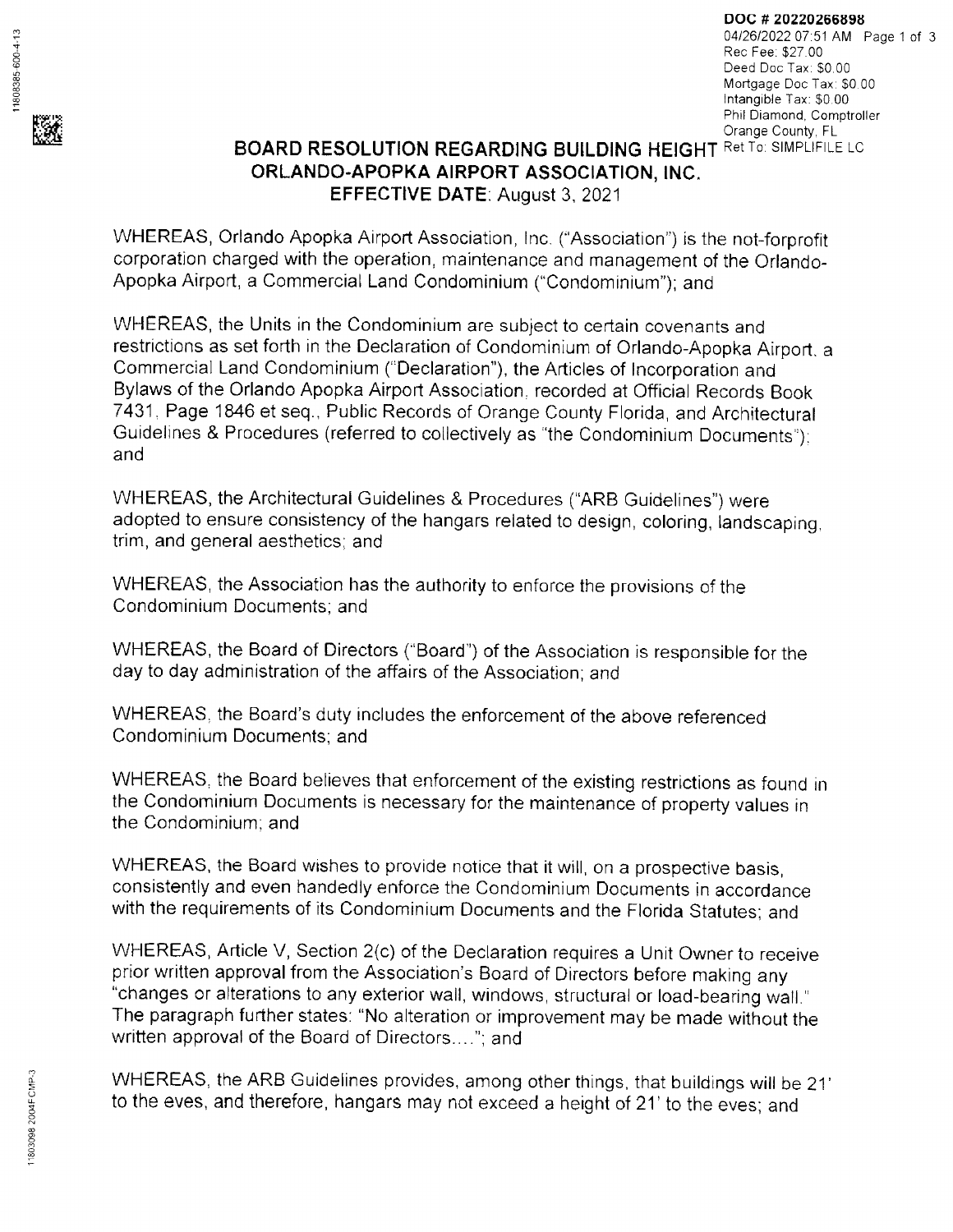WHEREAS, some Owners have constructed hangars higher than 21' to the eves in violation of the ARB Guidelines: and

WHEREAS, without limiting the Board's general intention to enforce all provisions of the Condominium Documents, the Board wishes to provide specific notice to all current and future Owners of its intention to consistently and even-handedly enforce the provisions of the Condominium Documents, and specifically. the provisions of ARB Guidelines related to the height of buildings; and

WHEREAS, any hangars that are in violation of the ARB Guidelines requiring a height of 21' to the eves may remain and are "grandfathered in'' as of August 3, 2021; and

WHEREAS, no Owner will be permitted to construct a hangar after August 3.2021. unless the new or replacement hangar is in accordance with the Condominium Documents, including but not limited to, the ARB Guidelines, as amended from time to time; and

WHEREAS, the Board is authorized to adopt this Resolution and has adopted this Resolution at a duly noticed meeting, after considering the advice of legal counsel.

NOW THEREFORE, it is resolved as follows.

1. The above recitations are true and correct and each and every one is incorporated herein in its entirety by reference.

2. The construction of any alteration or improvement must be in conformance with the Condominium Documents, including, but not limited to, the ARB Guidelines, all as amended from time to time.

3. Any prior lack of consistency with respect to the height of hangars was not intended to be a waiver of the requirements of the Condominiurn Documents and the Board confirms its intention to enforce the requirements of the Condominium Documents. including but not limited to, the ARB Guidelines, consistently and even handedly in the future.

4. Any hangars that are in violation of theARB Guidelines requiring a height of 21' may remain and are "grandfathered in" as of August 3, 2021. However, no Owner will be permitted construct a hangar after August 3,2021. unless the new or replacement hangar is in accordance the Condominium Documents, including, but not limited to, the ARB Guidelines, as amended from time to time, and

5. The "grandfathering" of existing hangars is intended to be limited to any violation of the height of the hangar and it is not the intent of the Board to grandfather any other violations that may exist such as the roof pitch.

6. This Resolution was adopted by the members of the Board of Directors at a duly